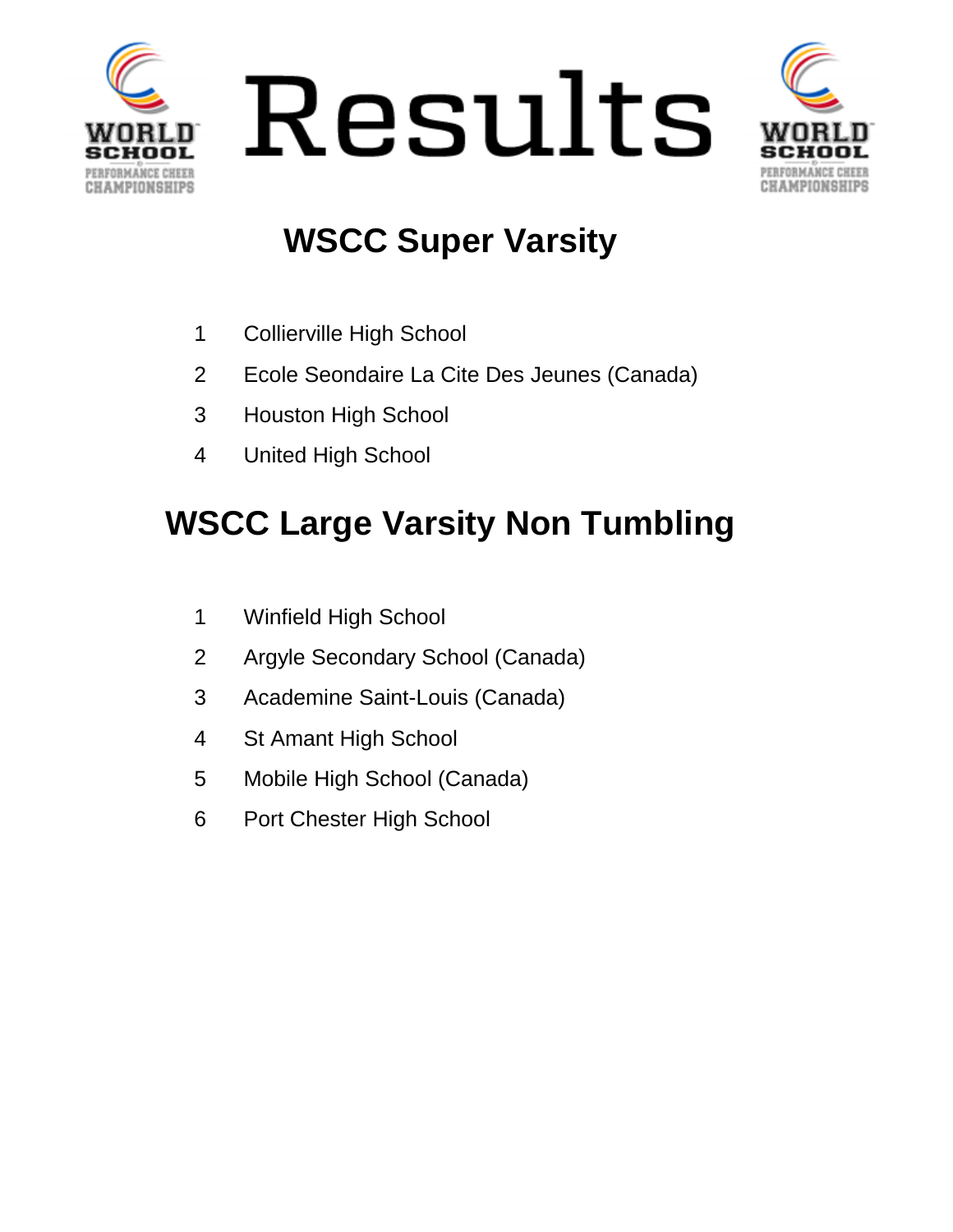



#### **WSCC Small Varsity Non Tumbling**

- Belle Chasse High School
- Montgomery Central High School
- Helen Cox High School
- Odessa High School
- Kitsilano Secondary School (Canada)
- St Paul Catholic High School (Canada)
- Spanish Town High School (Jamaica)
- Pembroke Hall High School (Jamaica)

## **WSCC Junior Varsity Non Tumbling**

- Salmen High School
- Quitman High School
- Beaver Brae Secondary School (Canada)
- St Hughs High School (Jamaica)
- St Joseph's Convent Scorpions (Trinidad and Tobago)
- The Queens High School (Jamaica)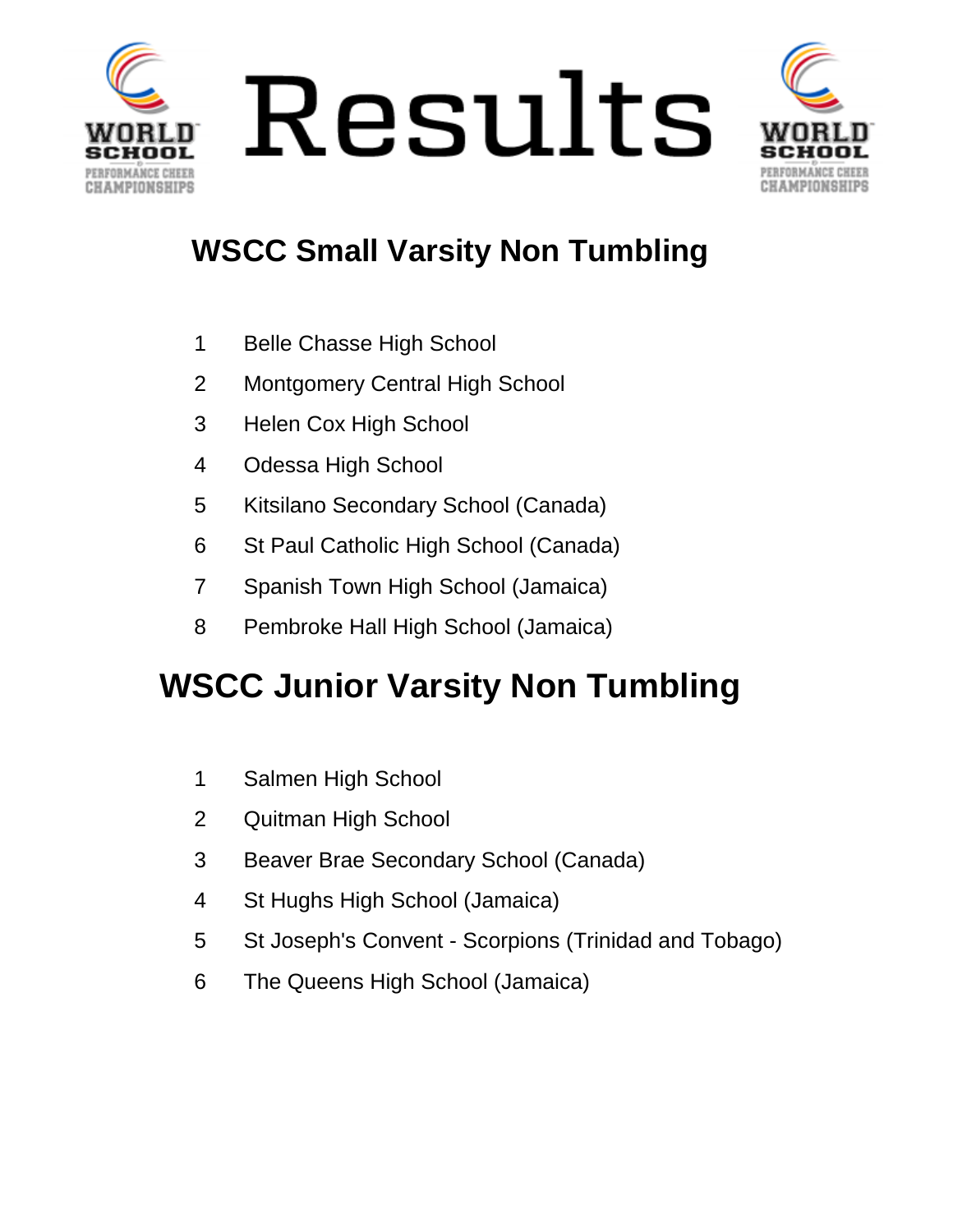



## **WSCC Super Varsity Non Tumbling**

- Exter Township Senior High School
- Holy Spirit High School (Canada)
- Ecole Secondaire Soulanges (Canada)
- Kelvin High School (Canada)

## **WSCC Junior High Non Tumbling**

- Eastside Middle School
- Holy Ghost Catholic School
- Clay County Middle School
- Colegio Santa Francisca Romana (Colombia)
- Colegio Taller Psicopedagogico del los Andes (Colombia)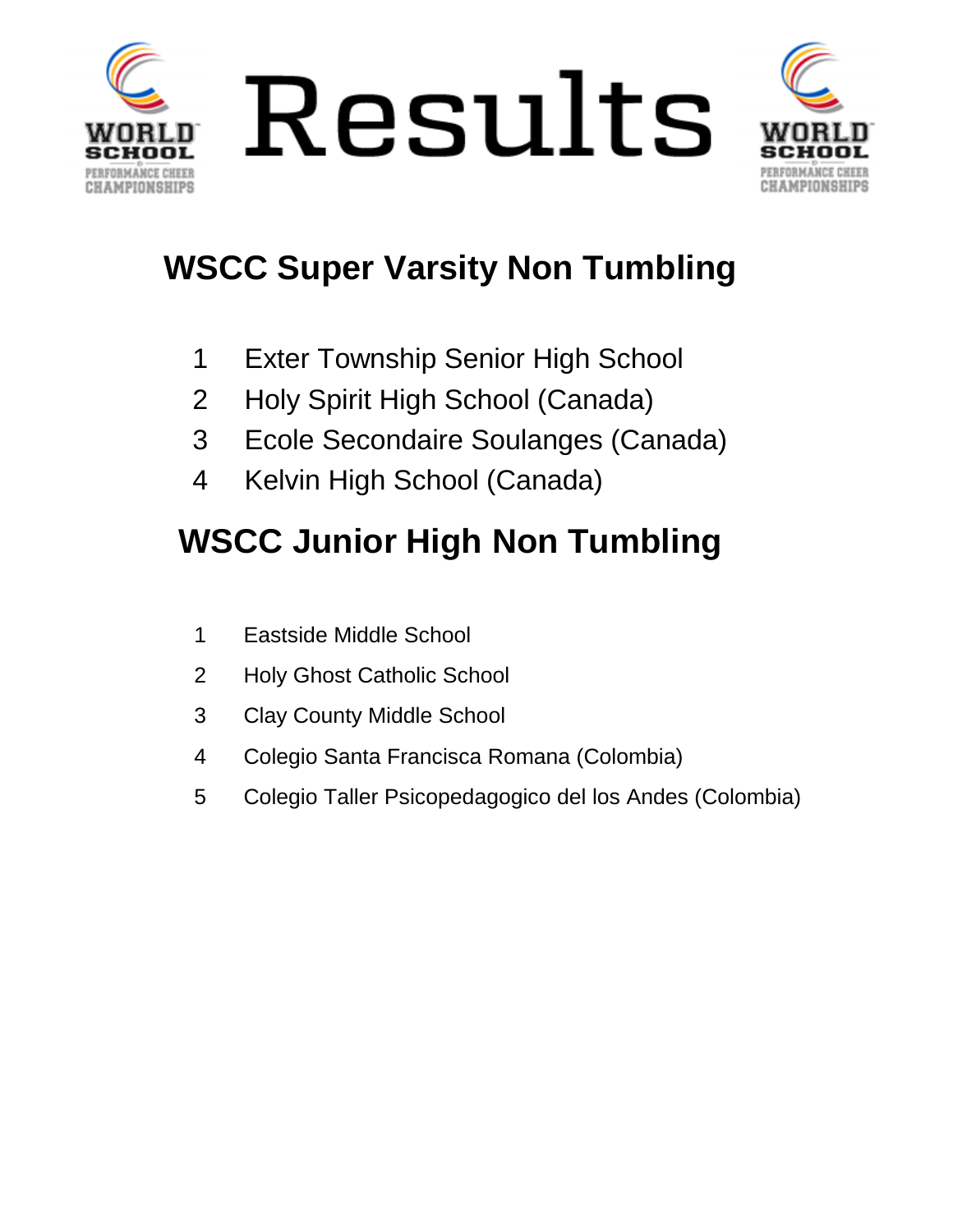



## **WSCC Junior Varsity Non Tumbling**

- Salmen High School
- Quitman High School
- Beaver Brae Secondary School (Canada)
- St Hughs High School (Jamaica)
- St Joseph's Convent Scorpions (Trinidad and Tobago)
- The Queens High School (Jamaica)

## **WSCC Super Varsity Non Tumbling**

- Exter Township Senior High School
- Holy Spirit High School (Canada)
- Ecole Secondaire Soulanges (Canada)
- Kelvin High School (Canada)

#### **WSCC Medium Varsity Non Tumbling**

- Father John Redmond Redhawks (Canada)
- Forbush High School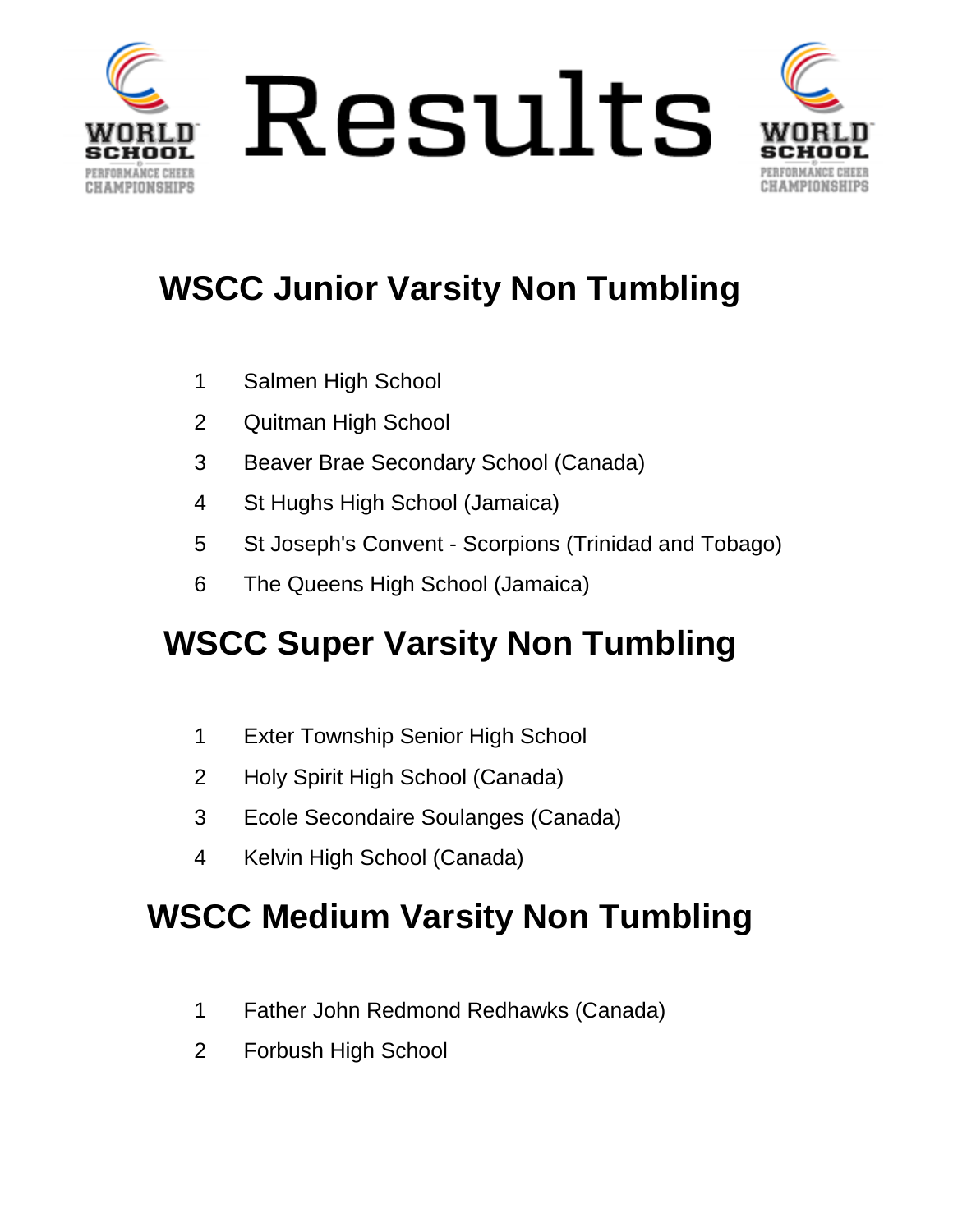





#### **WSCC Junior Recreational**

- 1 Hempfield Area Competition Cheer
- 2 Colegio Clemencia de Caicedo (Colombia)
- 3 Albert Institute (Chinese TaiPei)
- 4 Santa Ines School (Costa Rica)
- 5 New Hope School (Costa Rica)
- 6 Colegio Giovanni Antonio Farina (Colombia)

## **WSCC Senior Recreational**

- 1 Tuckahoe Tigers
- 1 Jr Streaks
- 3 Hempfield Area Competition Cheer
- 4 Ridge Youth Cheerleading
- 5 Alamo City Vipers Cheer Academy
- 6 Crispin Cheerleading
- 7 Jacket Rec
- 8 Gimnasio El Lago (Colombia)
- 9 Colegio Giovanni Antonio Farina (Colombia)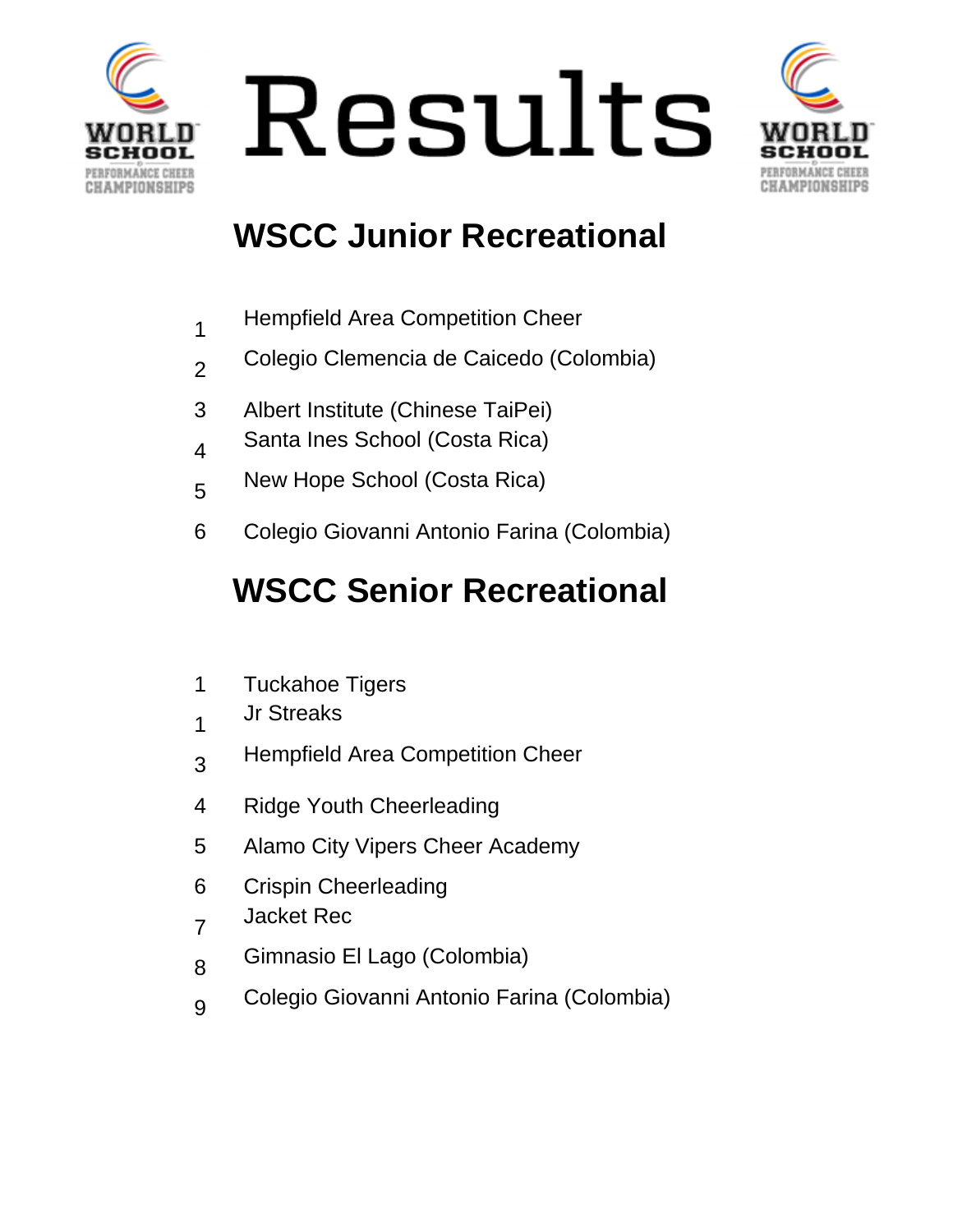





### **WSCC Junior Varsity**

- 1 Arlington High School
- 2 Dyer County High School
- 3 Warren Hills High School
- 4 The Ursuline School

# **WSCC Junior High**

- 1 Eastside Middle School
- 2 Houston Middle School
- 3 Collierville Middle School
- 4 Somerset Meece Middle School
- 5 West Wilson Middle School
- 6 Vikings Santa Ana (Colombia)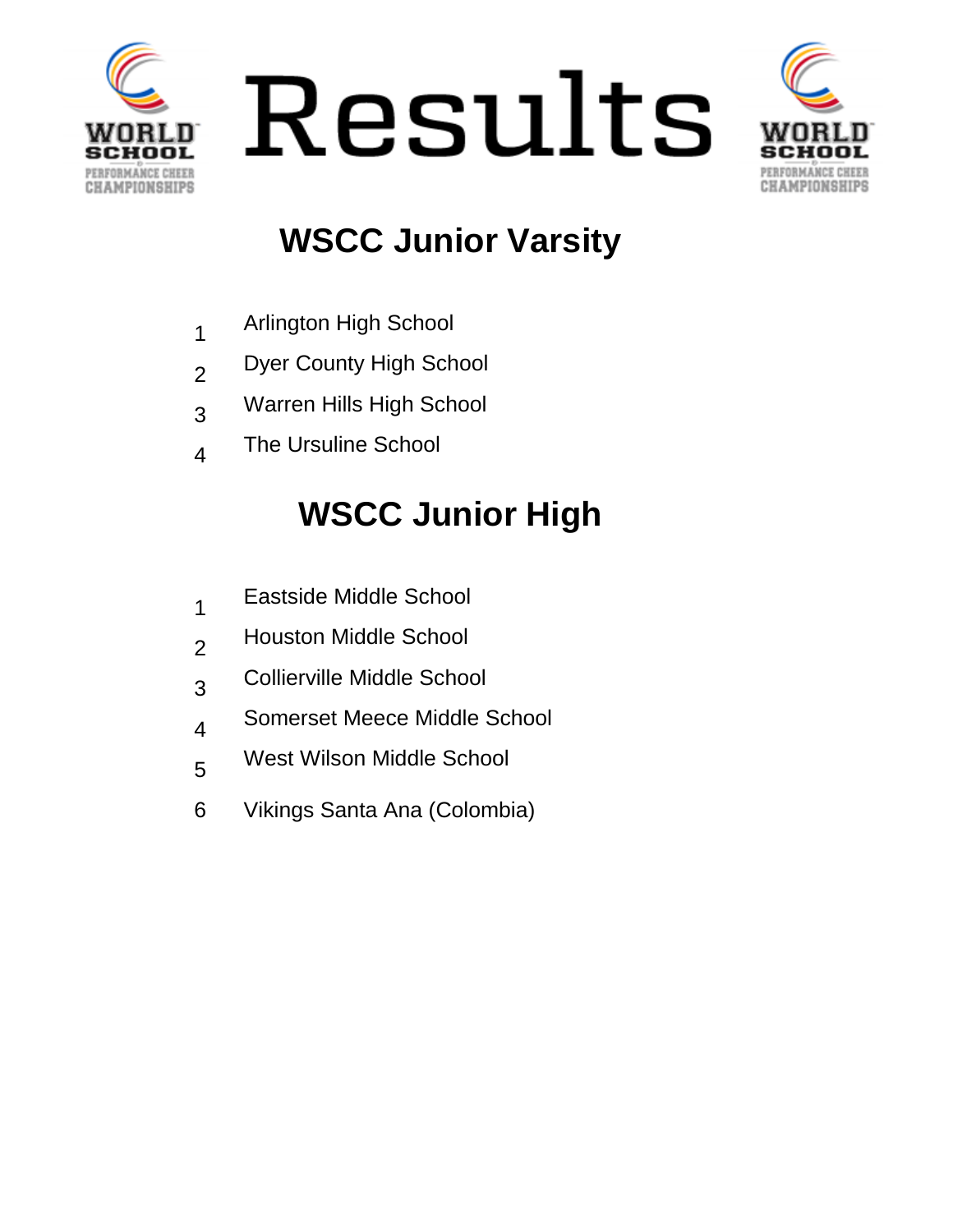





#### **WSCC Youth Recreational**

|  | Albert Institute (Chinese Taipei) |  |  |
|--|-----------------------------------|--|--|
|--|-----------------------------------|--|--|

- Alamo City Vipers Cheer Academy
- Saint Gregory School (Costa Rica)
- Gimnasio El Lago (Colombia)
- Colegio La Colina (Colombia)
- Buckingham School (Colombia)
- Golden Valley School (Costa Rica)
- Liceo Panamericano (Ecuador)

## **WSCC Medium Varsity Coed**

- Davie County High School USA
- Blue Springs High School USA
- Choctawhatchee High School USA
- Universidad La Salle México (Mexico)

# **WSCC Large Varsity Coed**

Dyer County High School - USA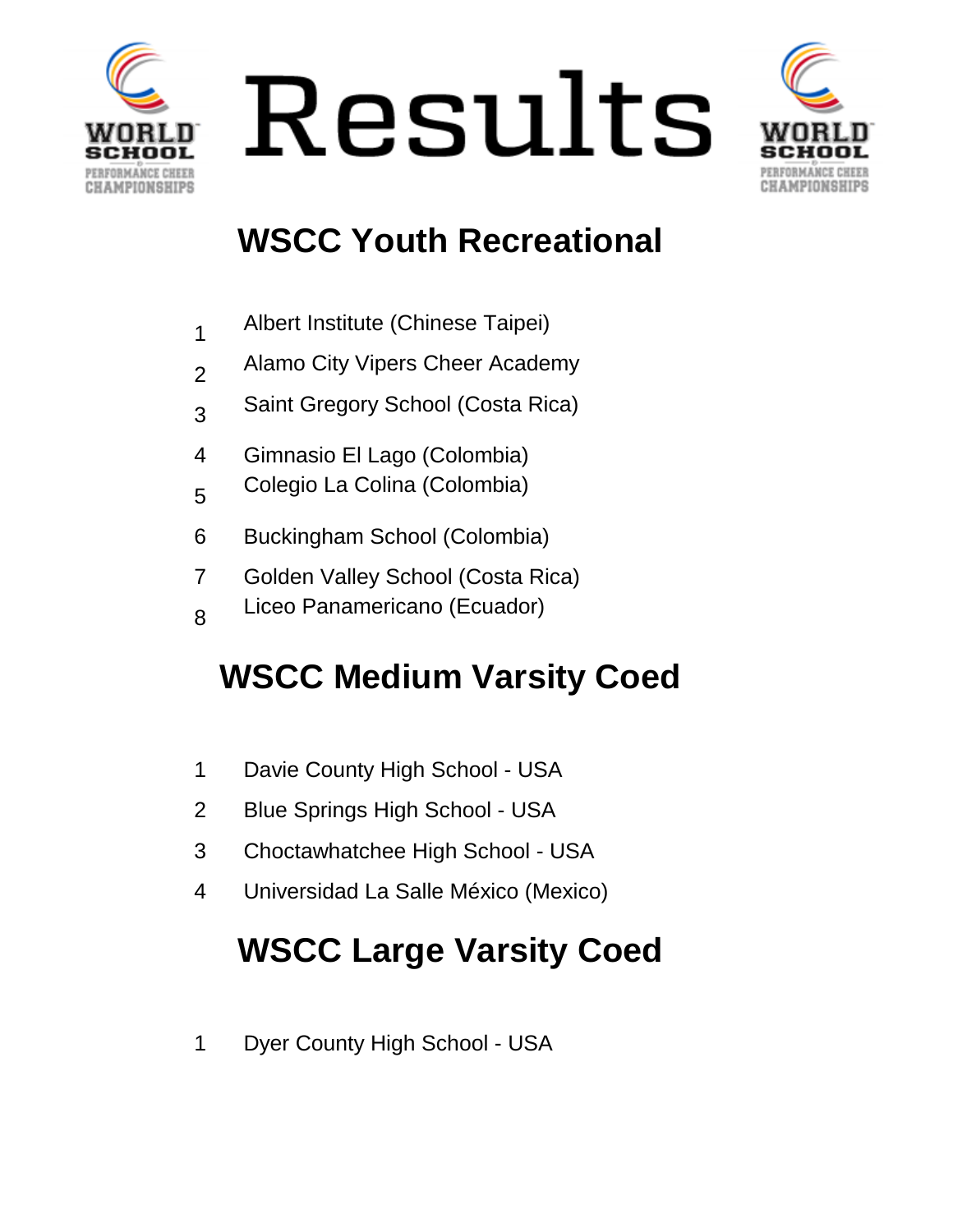





## **WSCC Large Varsity**

|  | Paul Laurence Dunbar School - USA |  |  |  |
|--|-----------------------------------|--|--|--|
|--|-----------------------------------|--|--|--|

- 2 Ocean Springs High School - USA
- 3 DeSoto Central High School - USA

#### **WSCC Medium Varsity**

- 1 Shaler Area High School - USA
- 2 Arlington High School - USA
- 3 Bethel Park High School USA
- 4 St Francis Xavier High School (Canada)

## **WSCC Small Varsity**

- 1 Los Alamitos High School - USA
- 2 Perry County Central High School - USA
- 3 Johnstown High School Small Varsity
- 4 Letcher County Central High School - USA
- 5 North Babylon High School USA
- 6 New Rochelle High School - USA